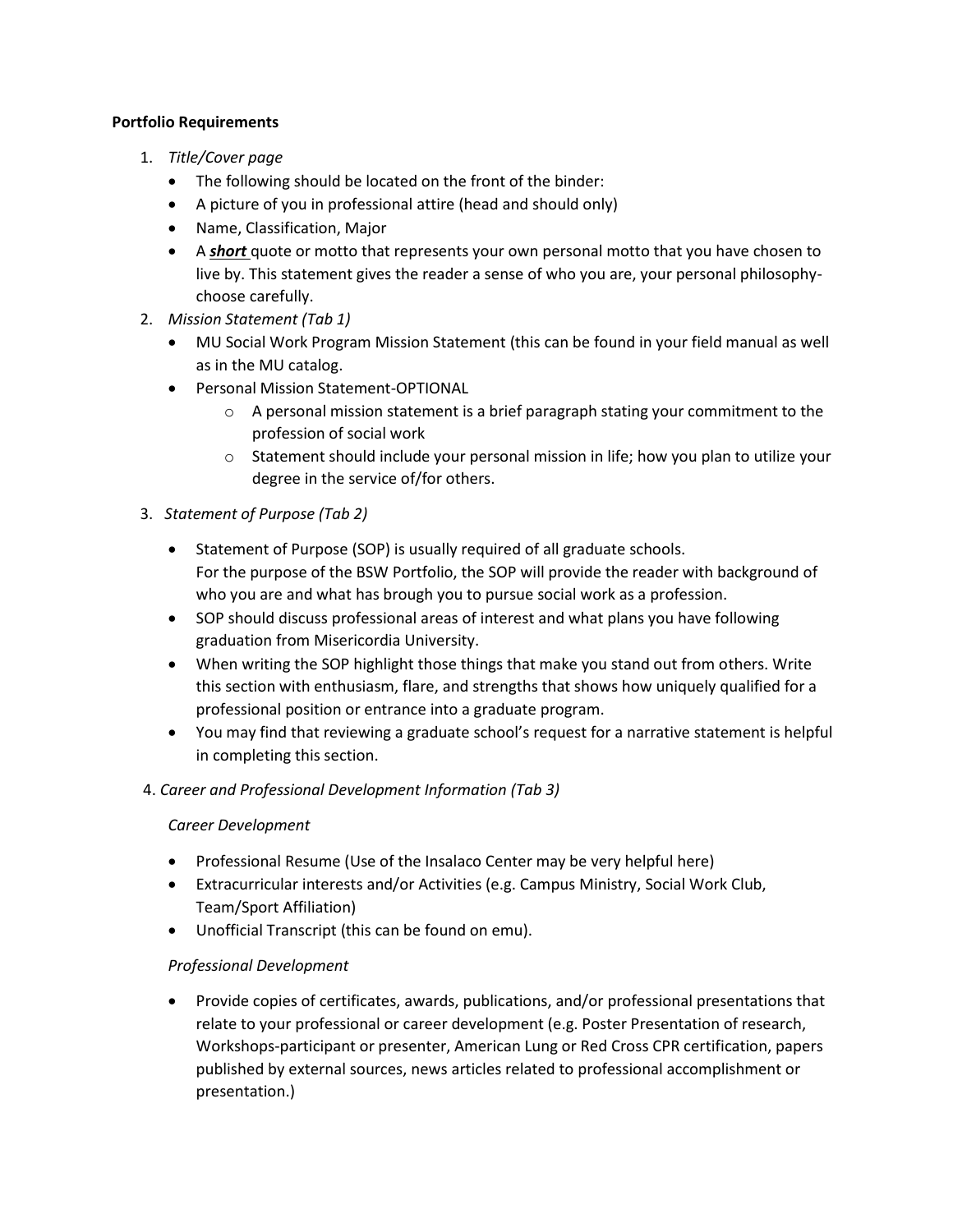## *Leadership Development*

- List any offices held (e.g. social work club treasurer)
- Describe the responsibilities of the office and your leadership role in fulfilling those responsibilities.
- Write a brief summary that evaluates/assess your strengths and challenges in fulfilling the leadership role.

# 5. *Personal and Professional Reference (Tab 4)*

3 Letters of Recommendation-Sources that may be used for the requirement include:

- Instructors-other than social work professors
- Field Instructors
- Current and/or former employers
- Volunteer Supervisor (someone who has supervised you when volunteering)
- Letters of recommendation should include:
	- o Name of person completing the recommendation
	- o Professional relationship (no friends or family members)
	- o Length of time they have known you
	- $\circ$  A statement that describes the type of work you completed under their supervision
	- o The recommender's professional opinion of you

# 6. *Demonstration of Professional Competency (Tabs 5-14).*

This is the core of how you demonstrate your competency of the knowledge, skills, and values of a generalist social worker.

- On the front of each tab state the number and description of the CSWE/MU Competency that you are addressing.
- For each competency, write **one paragraph** describing your achievement of that competency.
	- $\circ$  Discuss how you achieved this competency integrating the corresponding practice behaviors.
	- o Discuss how you will integrate the knowledge, skills, and behaviors into practice.

Please use the following paper, project, or presentation that corresponds with the specified competency.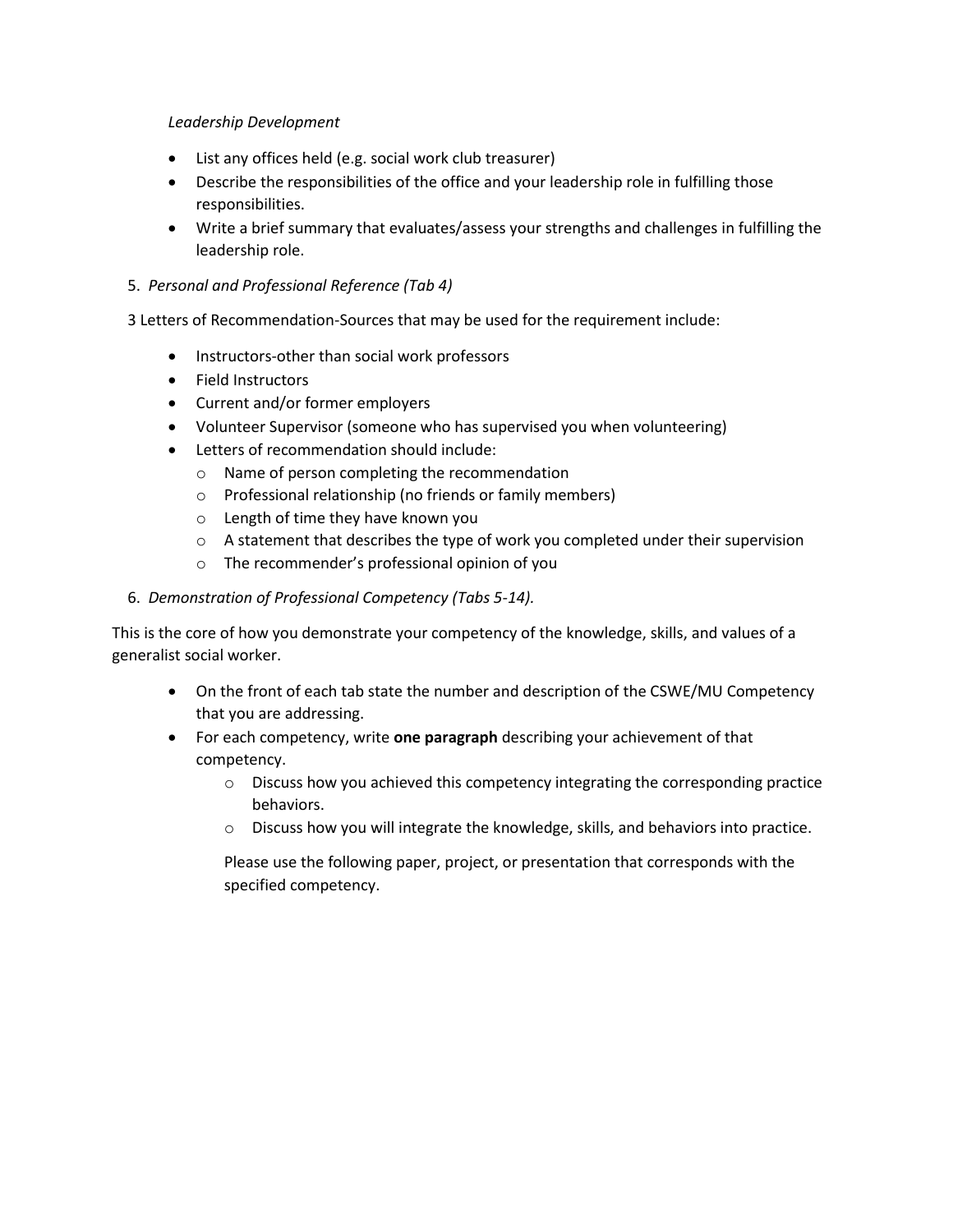| Competency 1: | <b>SWK 251</b> | Introduction to Social Welfare Summation paper.                                                          |
|---------------|----------------|----------------------------------------------------------------------------------------------------------|
|               | <b>SWK 366</b> | Practice I, the Philosophy of Practice Paper                                                             |
|               |                |                                                                                                          |
| Competency 2: | <b>SWK 351</b> | <b>Sexual Orientation Paper</b>                                                                          |
|               |                |                                                                                                          |
|               | <b>SWK 366</b> | Groups-Cross Cultural Paper/Presentation                                                                 |
|               | <b>SWK 232</b> | Research Methods Literature critique with a focus on culturally                                          |
|               |                | competent research with vulnerable populations.                                                          |
| Competency 3: | <b>SWK 251</b> | Introduction to Social Welfare- the history of social welfare                                            |
|               |                | paper with a focus on human rights.                                                                      |
|               | <b>SWK 466</b> | Methods and Practice II Advocacy project                                                                 |
|               |                |                                                                                                          |
| Competency 4: | <b>SWK 232</b> | Research Methods-literature review about quantitative and                                                |
|               |                | qualitative research design and utilize scientific evidence to improve                                   |
|               |                | practice, policy, and service delivery with an emphasis on cultural                                      |
|               |                | diversity and evidence-based practice.                                                                   |
|               | <b>SWK 101</b> | Introduction to Social Work Reflection Paper                                                             |
|               |                | #2 Define the field of practice of your choosing                                                         |
| Competency 5: | <b>SWK 251</b> | Introduction to Social Welfare focus on the historical and philosophical                                 |
|               |                | antecedents of present-day social welfare programs and the                                               |
|               |                | development of the social work profession.                                                               |
|               | <b>SWK 252</b> | Social Welfare Policy Planning-letter to a legislator asking for his/her                                 |
|               |                | influence for the program or service you propose as a solution the                                       |
|               |                | gap in services.                                                                                         |
|               |                |                                                                                                          |
| Competency 6: | <b>SWK 472</b> | Students integrate theoretical knowledge with practical field<br>experiences.                            |
|               |                | Assignment: Case Presentation-students fully describe demographics,<br>findings, background formulation. |
|               |                | Field Instruction I Field Evaluations-engagement process recordings-                                     |
|               | <b>SWK 371</b> | examine the dynamics of a particular interaction at a specific pointing                                  |
|               |                | time in the filed practicum-this is a micro system process recording.                                    |
|               |                |                                                                                                          |
|               |                |                                                                                                          |